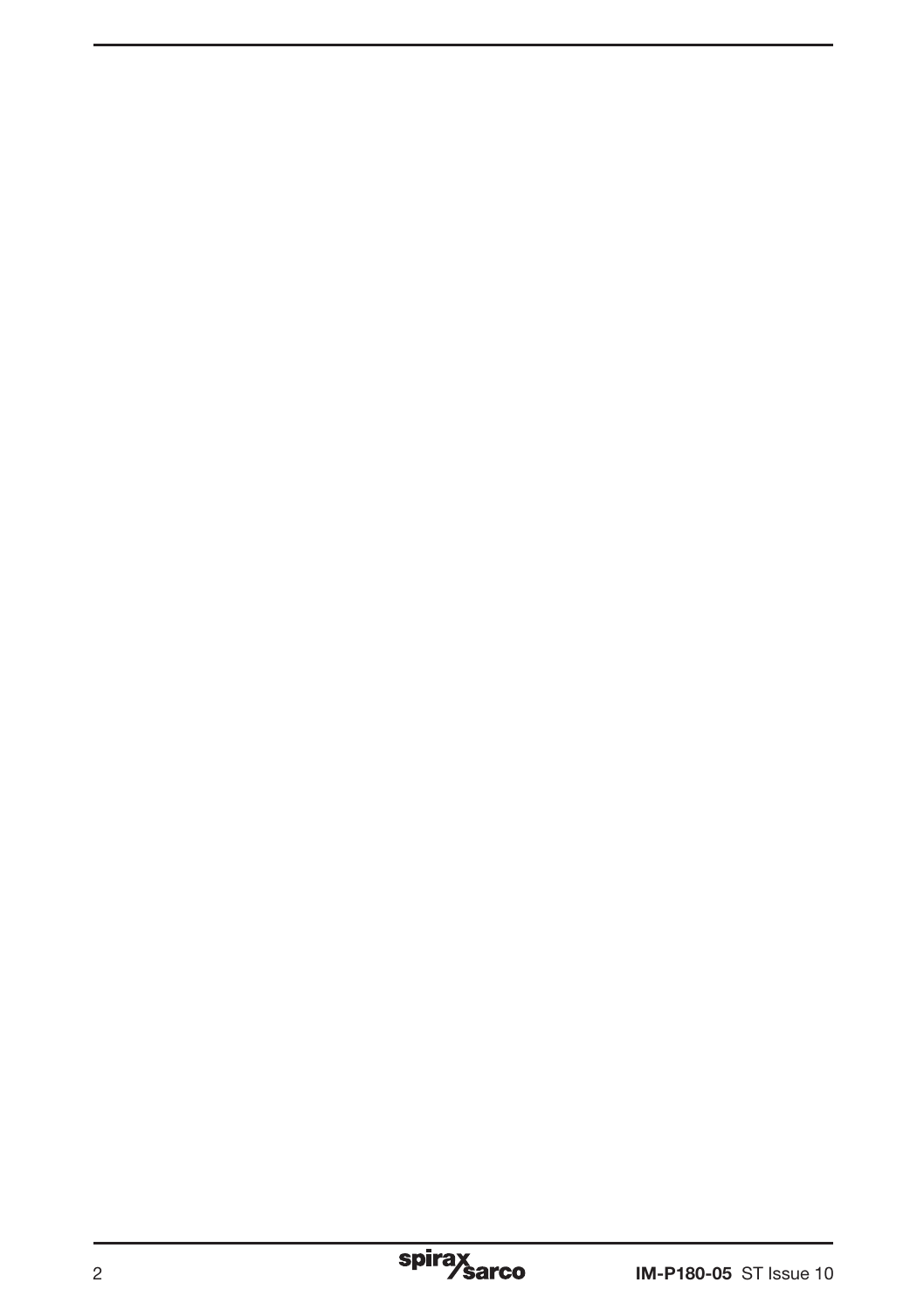## *1. General safety information*

Safe operation of these products can only be guaranteed if they are properly installed, commissioned, used and maintained by qualified personnel (see Section 1.11) in compliance with the operating instructions. General installation and safety instructions for pipeline and plant construction, as well as the proper use of tools and safety equipment must also be complied with.

### 1.1 Intended use

Referring to the Installation and Maintenance Instructions, product marking and Technical Information Sheet, check that the product is suitable for the intended use/application. The products listed below comply with the requirements of the European Pressure Equipment Directive 97/23/EC and carry the CE mark when so required. The products fall within the following Pressure Equipment Directive categories:

| <b>Product</b> | Group 2<br>Gases | Group 2<br>Liquids |
|----------------|------------------|--------------------|
| <b>IBTM7</b>   | <b>SEP</b>       | <b>SEP</b>         |
| BTS7           | <b>SEP</b>       | <b>SEP</b>         |
| <b>BTS7.1</b>  | <b>SEP</b>       | <b>SEP</b>         |

- i) The products have been specifically designed for use on steam, air or water/ condensate which are in Group 2 of the above mentioned Pressure Equipment Directive. The products' use on other fluids may be possible but, if this is contemplated, Spirax Sarco should be contacted to confirm the suitability of the product for the application being considered.
- ii) Check material suitability, pressure and temperature and their maximum and minimum values. If the maximum operating limits of the product are lower than those of the system in which it is being fitted, or if malfunction of the product could result in a dangerous overpressure or overtemperature occurrence, ensure a safety device is included in the system to prevent such over-limit situations.
- iii) Determine the correct installation situation and direction of fluid flow.
- iv) Spirax Sarco products are not intended to withstand external stresses that may be induced by any system to which they are fitted. It is the responsibility of the installer to consider these stresses and take adequate precautions to minimise them.
- v) Remove protection covers from all connections and protective film from all name-plates, where appropriate, before installation on steam or other high temperature applications.

## 1.2 Access

Ensure safe access and if necessary a safe working platform (suitably guarded) before attempting to work on the product. Arrange suitable lifting gear if required.

## 1.3 Lighting

Ensure adequate lighting, particularly where detailed or intricate work is required.

### 1.4 Hazardous liquids or gases in the pipeline

Consider what is in the pipeline or what may have been in the pipeline at some previous time. Consider: flammable materials, substances hazardous to health, extremes of temperature.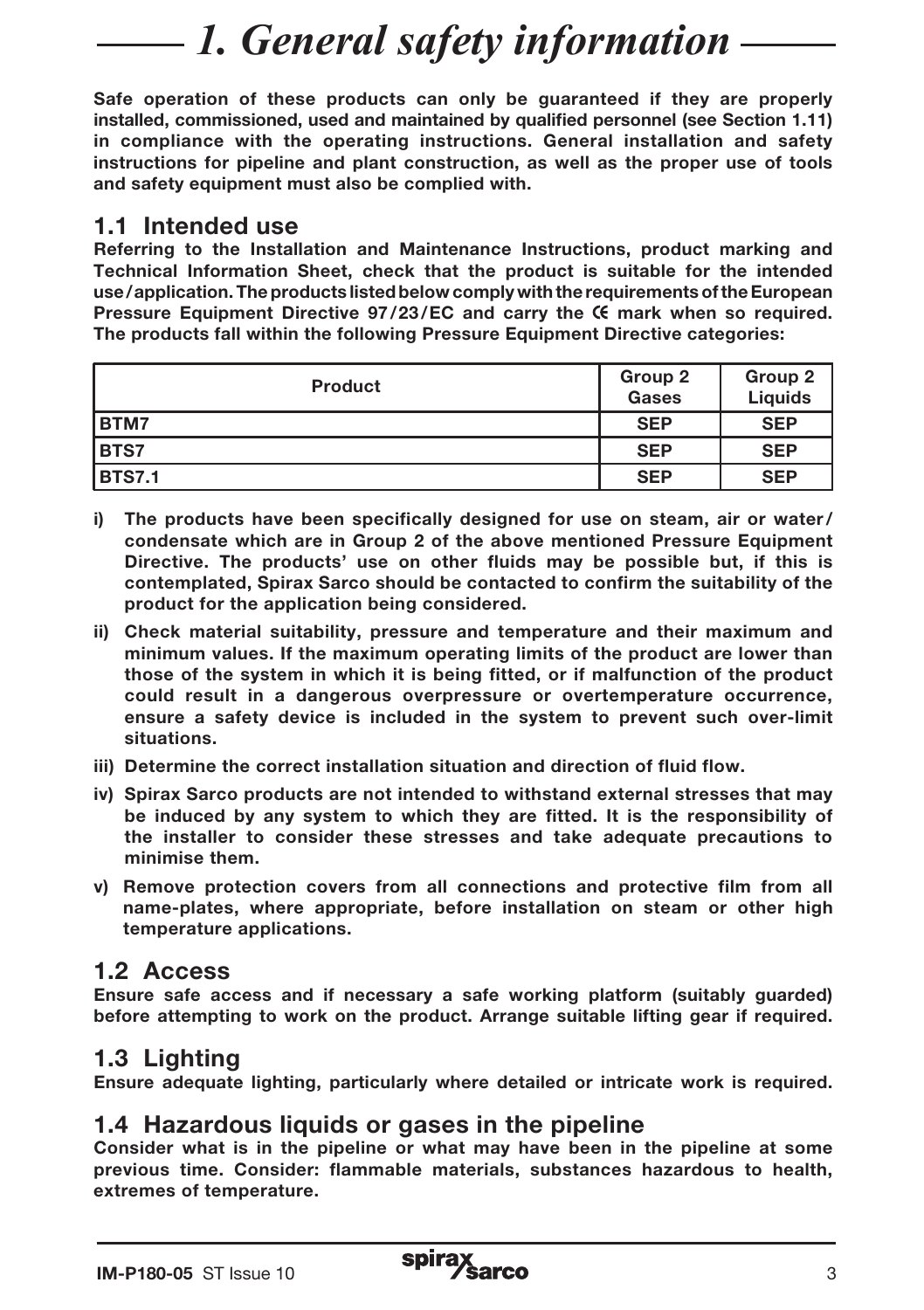## 1.5 Hazardous environment around the product

Consider: explosion risk areas, lack of oxygen (e.g. tanks, pits), dangerous gases, extremes of temperature, hot surfaces, fire hazard (e.g. during welding), excessive noise, moving machinery.

## 1.6 The system

Consider the effect on the complete system of the work proposed. Will any proposed action (e.g. closing isolation valves, electrical isolation) put any other part of the system or any personnel at risk?

Dangers might include isolation of vents or protective devices or the rendering ineffective of controls or alarms. Ensure isolation valves are turned on and off in a gradual way to avoid system shocks.

### 1.7 Pressure systems

Ensure that any pressure is isolated and safely vented to atmospheric pressure. Consider double isolation (double block and bleed) and the locking or labelling of closed valves. Do not assume that the system has depressurised even when the pressure gauge indicates zero.

## 1.8 Temperature

Allow time for temperature to normalise after isolation to avoid danger of burns.

If parts made from FKM have been subjected to a temperature above 250°C (482°F), it may have decomposed and formed flourine compounds, fluro hydrocarbons and fluro olefins. When subjected to temperatures above 500°C (932°F) parts made from FKM may ignite. Combustion residues are very corrosive and acidic, so acid-resistant gloves should be worn when handling, and calcium oxide/hydroxide can be used to neutralise it.

### 1.9 Tools and consumables

Before starting work ensure that you have suitable tools and/or consumables available. Use only genuine Spirax Sarco replacement parts.

### 1.10 Protective clothing

Consider whether you and/or others in the vicinity require any protective clothing to protect against the hazards of, for example, chemicals, high/low temperature, radiation, noise, falling objects, and dangers to eyes and face.

### 1.11 Permits to work

All work must be carried out or be supervised by a suitably competent person. Installation and operating personnel should be trained in the correct use of the product according to the Installation and Maintenance Instructions.

Where a formal 'permit to work' system is in force it must be complied with. Where there is no such system, it is recommended that a responsible person should know what work is going on and, where necessary, arrange to have an assistant whose primary responsibility is safety.

Post 'warning notices' if necessary.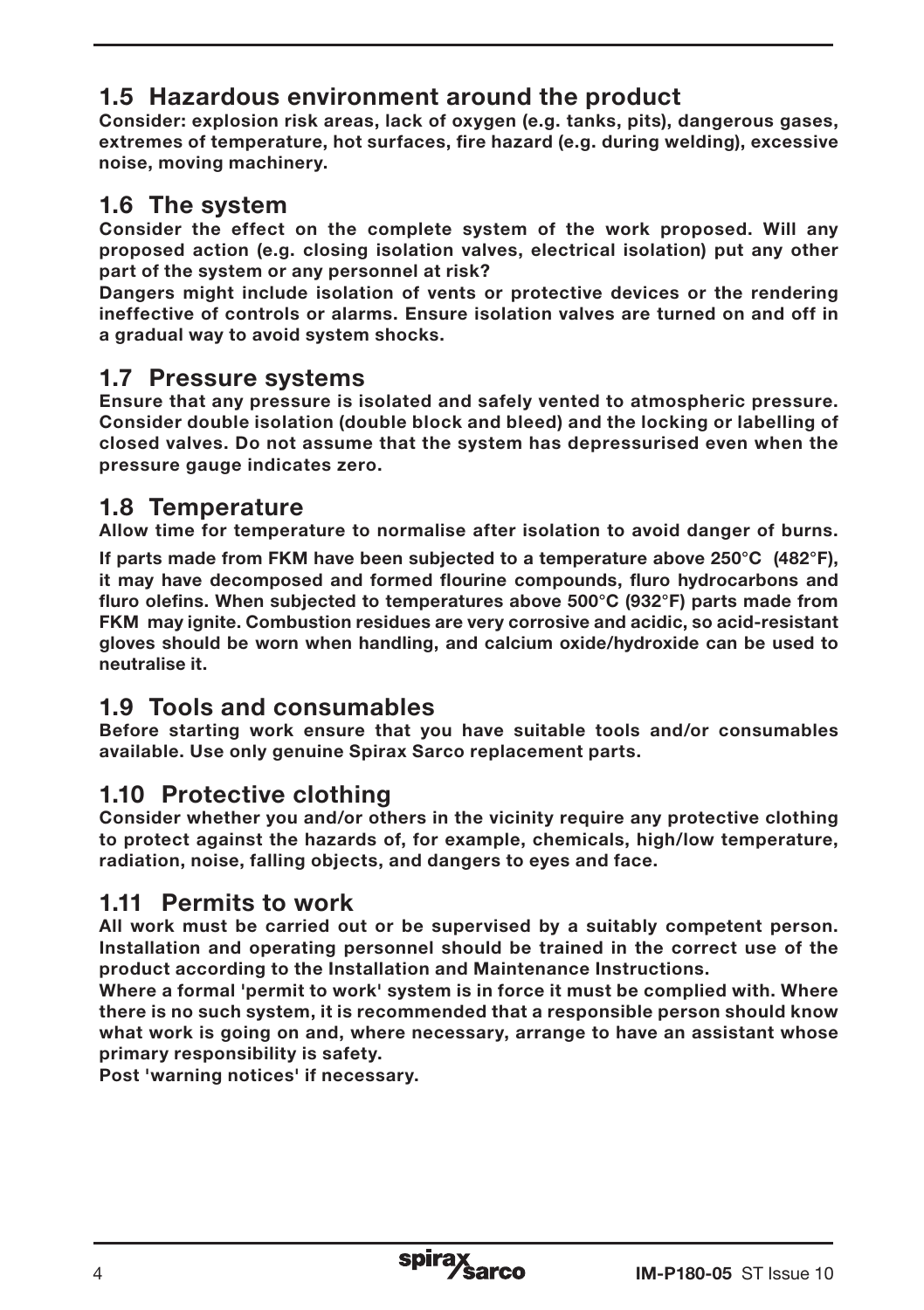## 1.12 Handling

Manual handling of large and/or heavy products may present a risk of injury. Lifting, pushing, pulling, carrying or supporting a load by bodily force can cause injury particularly to the back. You are advised to assess the risks taking into account the task, the individual, the load and the working environment and use the appropriate handling method depending on the circumstances of the work being done.

## 1.13 Residual hazards

In normal use the external surface of the product may be very hot. If used at the maximum permitted operating conditions the surface temperature of some products may reach temperatures in excess of 300°C (572°F).

Many products are not self-draining. Take due care when dismantling or removing the product from an installation (refer to 'Maintenance instructions').

## 1.14 Freezing

Provision must be made to protect products which are not self-draining against frost damage in environments where they may be exposed to temperatures below freezing point.

## 1.15 Disposal

Unless otherwise stated in the Installation and Maintenance Instructions, this product is recyclable and no ecological hazard is anticipated with its disposal providing due care is taken, except:

#### FKM:

- Can be landfilled, when in compliance with National and Local regulations (waste code no.57502 - rubber waste; Germany).
- Can be incinerated when in compliance with National and Local regulations.
- Is insoluble in water.
- Is soluble in aromatic hydrocarbons.

## 1.16 Returning products

Customers and stockists are reminded that under EC Health, Safety and Environment Law, when returning products to Spirax Sarco they must provide information on any hazards and the precautions to be taken due to contamination residues or mechanical damage which may present a health, safety or environmental risk. This information must be provided in writing including Health and Safety data sheets relating to any substances identified as hazardous or potentially hazardous.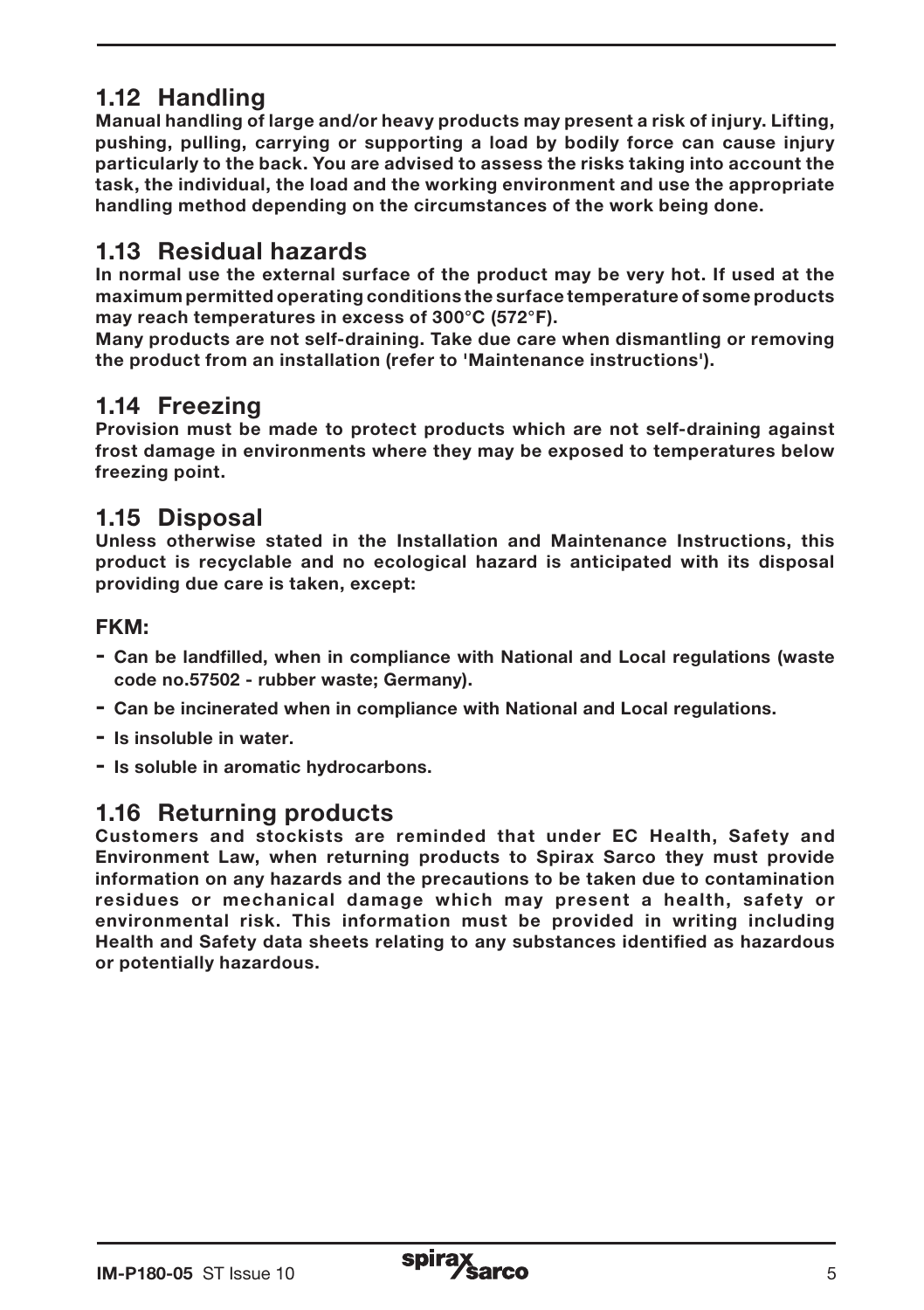## *2. General product information*

## 2.1 General description

The **BTM7** (maintainable), **BTS7** and **BTS7.1** (sealed) are thermostatic steam traps designed to remove condensate from clean steam systems with minimal backing up of condensate, to a maximum pressure of 7 bar g.

These traps are wholly manufactured using 316L stainless steel with minimal crevices, are designed to be self-draining and all wetted parts are manufactured from FDA approved materials. The **BTS7.1** has an internal finish of 0.5 Ra whilst the external finish is 0.75 Ra. The BTM7 and BTS7 have a typical surface finish of 1.6 - 3.2 Ra. As standard the BTM7 is fitted with an FKM 'O' ring which complies to FDA Title 21, Paragraph 177 Section 2600 and USP Class VI.

#### **Options**

The fixed bleed option will ensure a 'Fail-open' condition.

#### **Standards**

Products comply with the requirements of the European Pressure Equipment Directive 97/23/EC.

The BTM7, BTS7 and BTS7.1 have been designed in general accordance with ASME BPE. All elastomers used comply with FDA CFR title 21, Paragraph 177 Section 2600 and USP Class VI.

#### Certification

The BTM7 and BTS7.1 are available with material certification to EN 10204 3.1.

The BTS7 is available with a Manufacturers' Typical Test Report.

Note: All certification / inspection requirements must be stated at the time of order.

#### **Note**

For further product data see the following Technical Information sheets:

- BTM7 TI-P180-11
- BTS7 TI-P180-03
- BTS7.1 TI-P180-40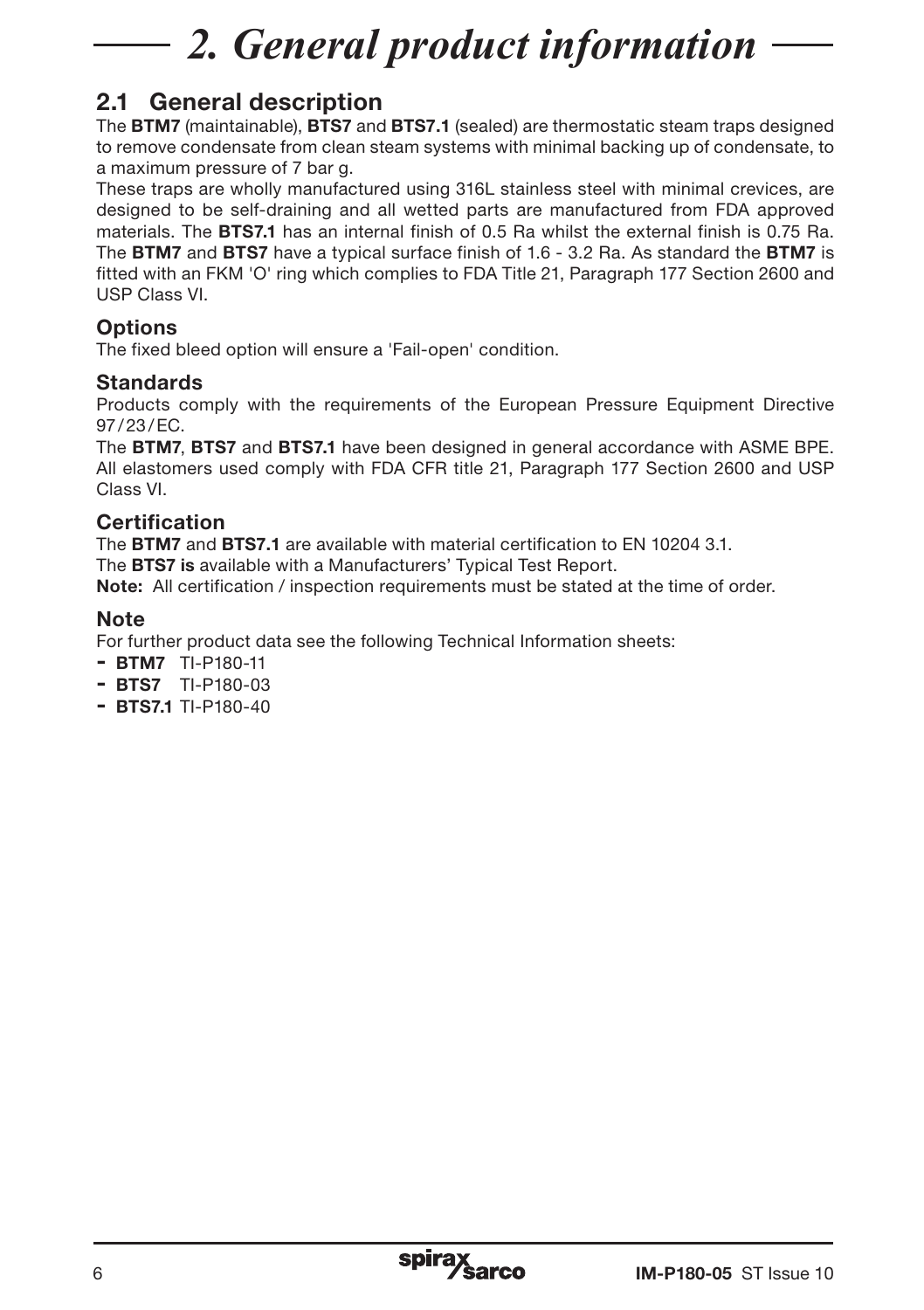

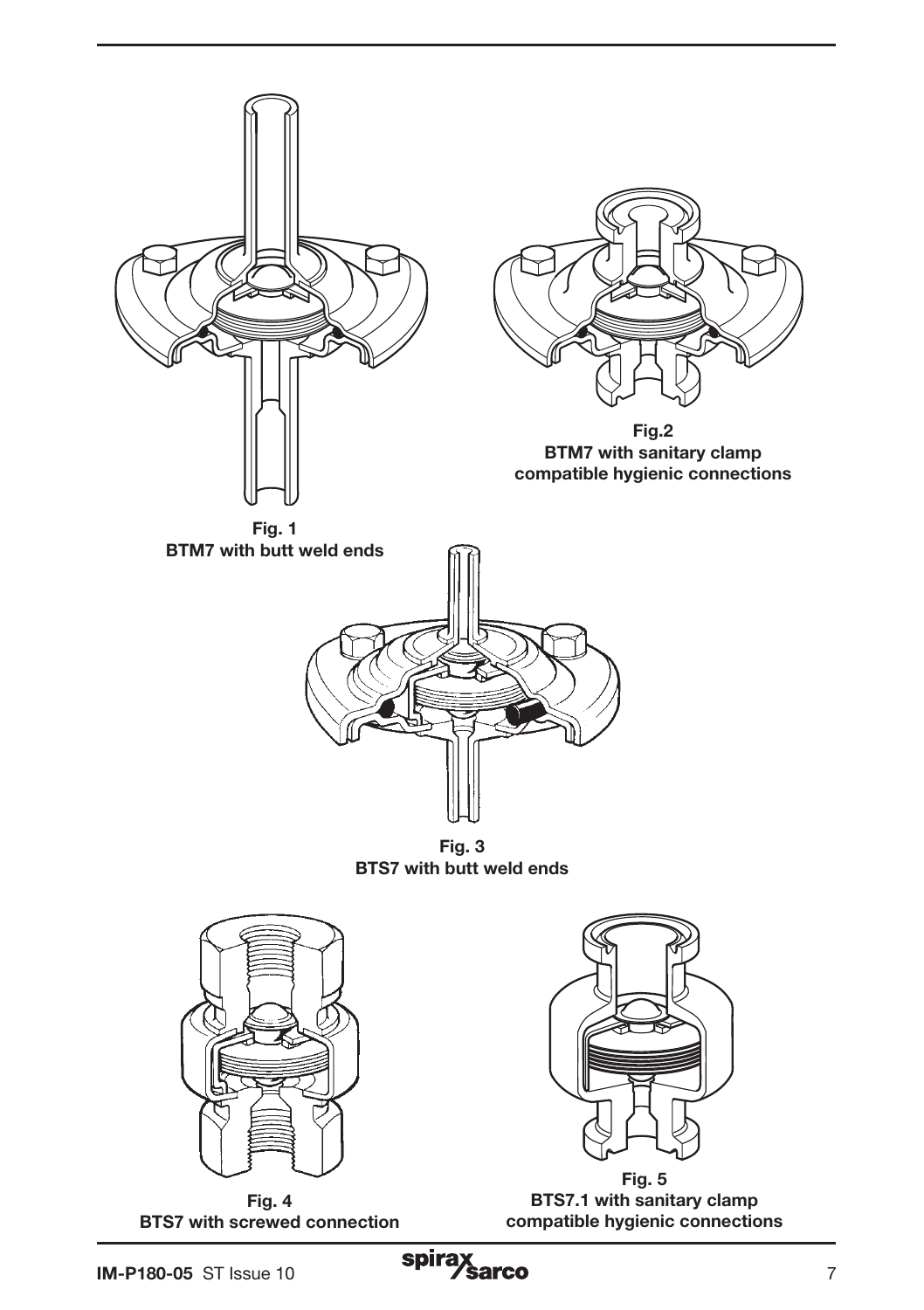|  |  |  |  | 2.2 Sizes and pipe connections |
|--|--|--|--|--------------------------------|
|--|--|--|--|--------------------------------|

|                             | <b>BTS7 and BTM7</b>                                                                                                                                                                                                                                                                                                                                                                                                                                                       | BTM7                                  | <b>BTS7.1</b>                         |
|-----------------------------|----------------------------------------------------------------------------------------------------------------------------------------------------------------------------------------------------------------------------------------------------------------------------------------------------------------------------------------------------------------------------------------------------------------------------------------------------------------------------|---------------------------------------|---------------------------------------|
| <b>Screwed</b>              | <b>Butt weld</b>                                                                                                                                                                                                                                                                                                                                                                                                                                                           | Sanitary clamp                        | Sanitary clamp                        |
| <b>BSP</b> or<br><b>NPT</b> | $O/D \times 16$ swg (0.065")<br>wall thickness tube                                                                                                                                                                                                                                                                                                                                                                                                                        | compatible<br>hygienic<br>connections | compatible<br>hygienic<br>connections |
| $1/4$ <sup>11</sup>         |                                                                                                                                                                                                                                                                                                                                                                                                                                                                            |                                       |                                       |
| $\frac{1}{2}$ <sup>11</sup> | $1/2$ <sup>11</sup>                                                                                                                                                                                                                                                                                                                                                                                                                                                        | $1/2$ <sup>11</sup>                   | $1/2$ <sup>11</sup>                   |
| $3/4$ <sup>11</sup>         | $3/4$ <sup>11</sup>                                                                                                                                                                                                                                                                                                                                                                                                                                                        | $3/4$ <sup>11</sup>                   | $3/4$ <sup>II</sup>                   |
| 1"                          | 1"                                                                                                                                                                                                                                                                                                                                                                                                                                                                         | 1"                                    |                                       |
|                             | DIN 11850 (Series 1) tube butt weld ends<br>$-12$ mm $O/D \times 1.0$ mm<br>wall thickness tube butt weld (DN10-D)<br>$-18$ mm $O/D \times 1.0$ mm<br>wall thickness tube butt weld (DN10-D)<br>ISO 1127 (Series 1) tube butt weld ends<br>$-13.5$ mm $O/D \times 1.6$ mm<br>wall thickness tube butt weld (DN8-I)<br>$-17.2$ mm $O/D \times 1.6$ mm<br>wall thickness tube butt weld (DN10-I)<br>$-21.3$ mm $O/D \times 1.6$ mm<br>wall thickness tube butt weld (DN15-I) |                                       |                                       |

Note: On request other connection options are available at extra cost. Please note that seat end spares for specially requested connections will require a minimum order quantity - Please consult Spirax Sarco for further information.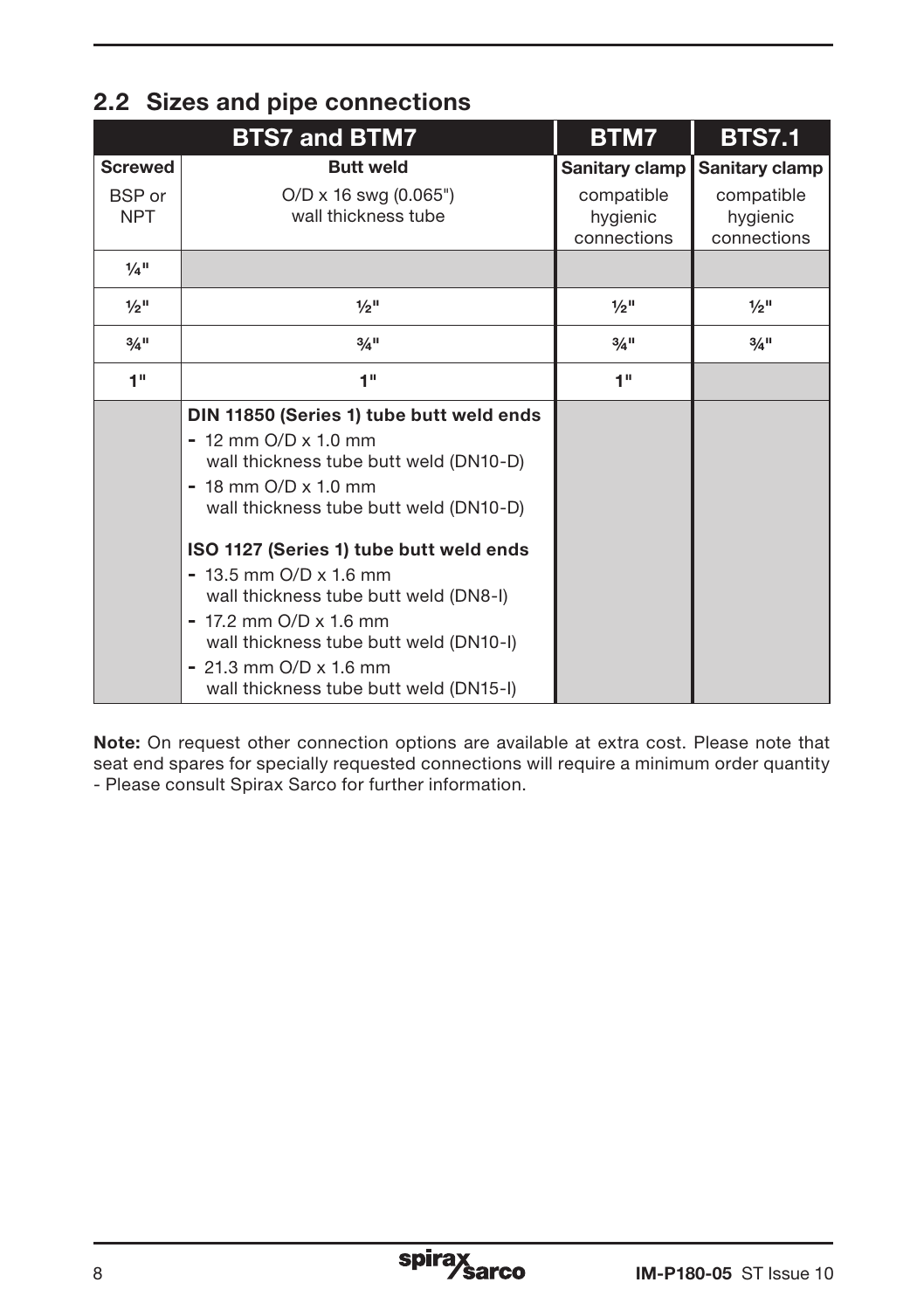## 2.3 Pressure/temperature limits



mini The product should not be used in this region as damage to the internals may occur.

|                                                     | Body design conditions                                    |               |                            | PN7                                          |
|-----------------------------------------------------|-----------------------------------------------------------|---------------|----------------------------|----------------------------------------------|
|                                                     | PMA Maximum allowable pressure                            |               |                            | 7 bar g @ 170°C (101.5 psi g @ 338°F)        |
|                                                     | TMA Maximum allowable temperature                         |               | 170 $^{\circ}$ C @ 7 bar g | $(338^{\circ}F \otimes 101.5 \text{ psi q})$ |
| Minimum allowable temperature                       |                                                           | BTM7          | $-10^{\circ}$ C            | $(14^{\circ}F)$                              |
|                                                     |                                                           | BTS7          | $-254$ °C                  | (-425°F)                                     |
|                                                     |                                                           | <b>BTS7.1</b> | $-254^{\circ}$ C           | $(-425^{\circ}F)$                            |
| <b>PMO</b>                                          | Maximum operating pressure<br>for saturated steam service |               | 7 bar q                    | $(101.5 \text{ psi g})$                      |
| TMO                                                 | Maximum operating temperature                             |               | $170^{\circ}$ C            | (338°F)                                      |
|                                                     | Minimum operating temperature                             |               | $0^{\circ}$ C              | (32°F)                                       |
| Designed for a maximum cold hydraulic test pressure |                                                           |               | 10.5 bar q                 | (152.25 psi g)                               |
|                                                     |                                                           |               |                            |                                              |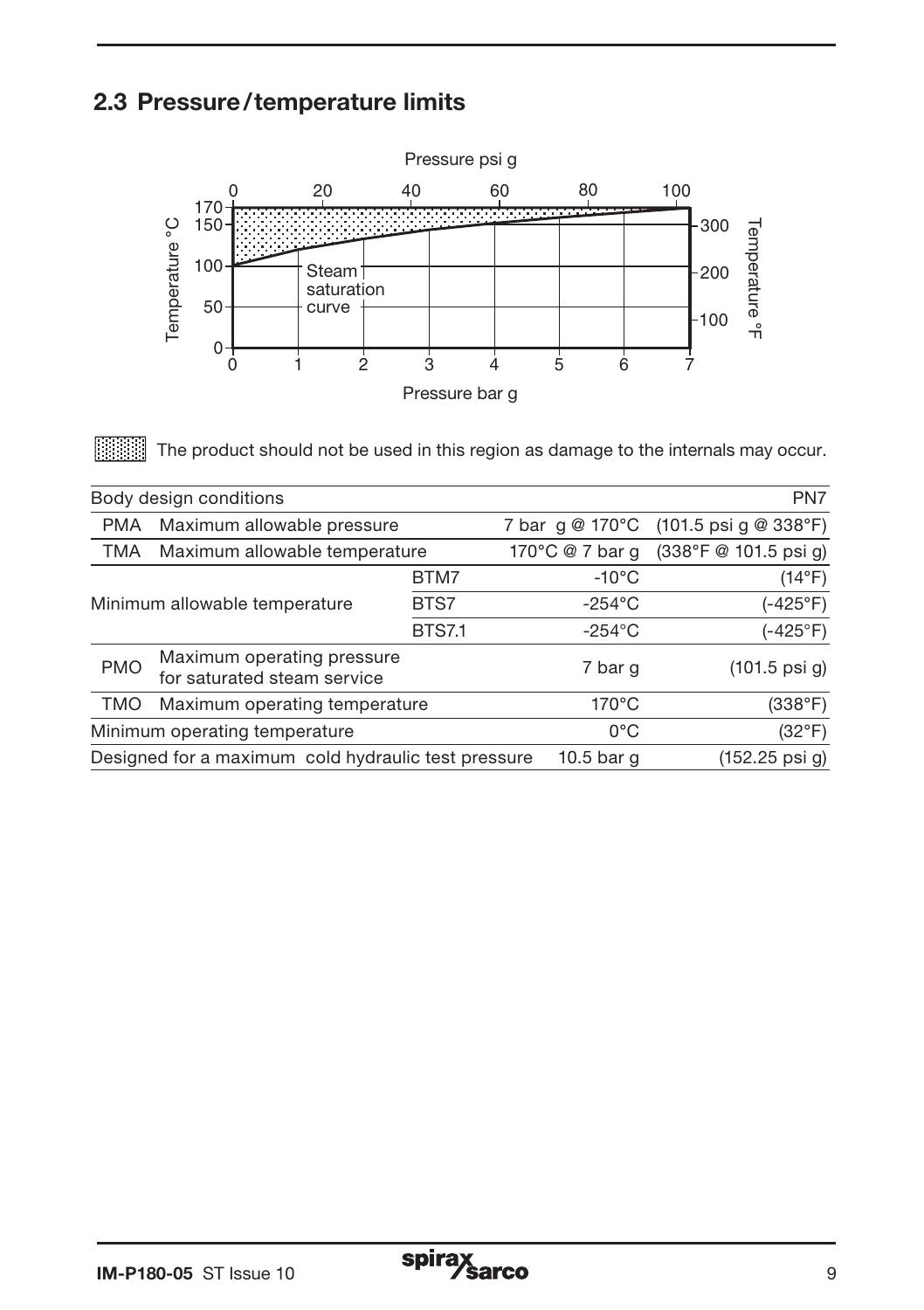## *3. Installation*

#### Note: Before actioning any installation observe the 'Safety information' in Section 1.

Referring to the Installation and Maintenance Instructions, product marking and Technical Information Sheet, check that the product is suitable for the intended installation:

- **3.1** Check materials, pressure and temperature and their maximum values. If the maximum operating limit of the product is lower than that of the system in which it is being fitted, ensure that a safety device is included in the system to prevent overpressurisation.
- 3.2 Determine the correct installation situation and the direction of fluid flow.
- 3.3 Remove protection covers from all connections and protective film from all nameplates, where appropriate, before installation on steam or other high temperature applications.
- **3.4** The traps are designed for installation in vertical lines with the flow downward to ensure self-draining operation. Do not expose the element to superheat conditions since over expansion may result. The inlet end of the trap can be identified easily because it has a groove in it. Suitable isolation valves must be installed to allow for safe maintenance / replacement. Open isolation valves slowly until normal operating conditions are achieved. Check for leaks.

#### Caution: In order to prevent undue stresses on the pipeline and steam trap, ensure adequate provision is made for thermal expansion.

Note: The body and element must be handled carefully to ensure that surfaces are not damaged. If the trap is to discharge to atmosphere ensure it is to a safe place, the discharging fluid may be at a temperature of 100°C (212°F).

## *4. Commissioning*

After installation or maintenance ensure that the system is fully functional. Carry out tests on any alarms or protective devices.

## *5. Operation*

The operating element is a capsule containing a small quantity of a special liquid with a boiling point below that of water. In the cold conditions that exist at start-up, the capsule is relaxed. The valve is off its seat and is wide open, allowing unrestricted removal of air. This is a feature of all balanced pressure traps and explains why they are well suited to air venting.

As condensate passes through the balanced pressure steam trap, heat is transferred to the liquid in the capsule. The fill liquid boils before steam reaches the trap. The vapour pressure within the capsule causes it to expand and the trap shuts. Heat loss from the trap then cools the water surrounding the capsule, the fill condenses and the capsule contracts, opening the valve and releasing condensate until steam temperature approaches again at which the cycle is repeated.

If the capsule is subjected to superheated steam it may cause it to over expand. This will prevent correct operation.

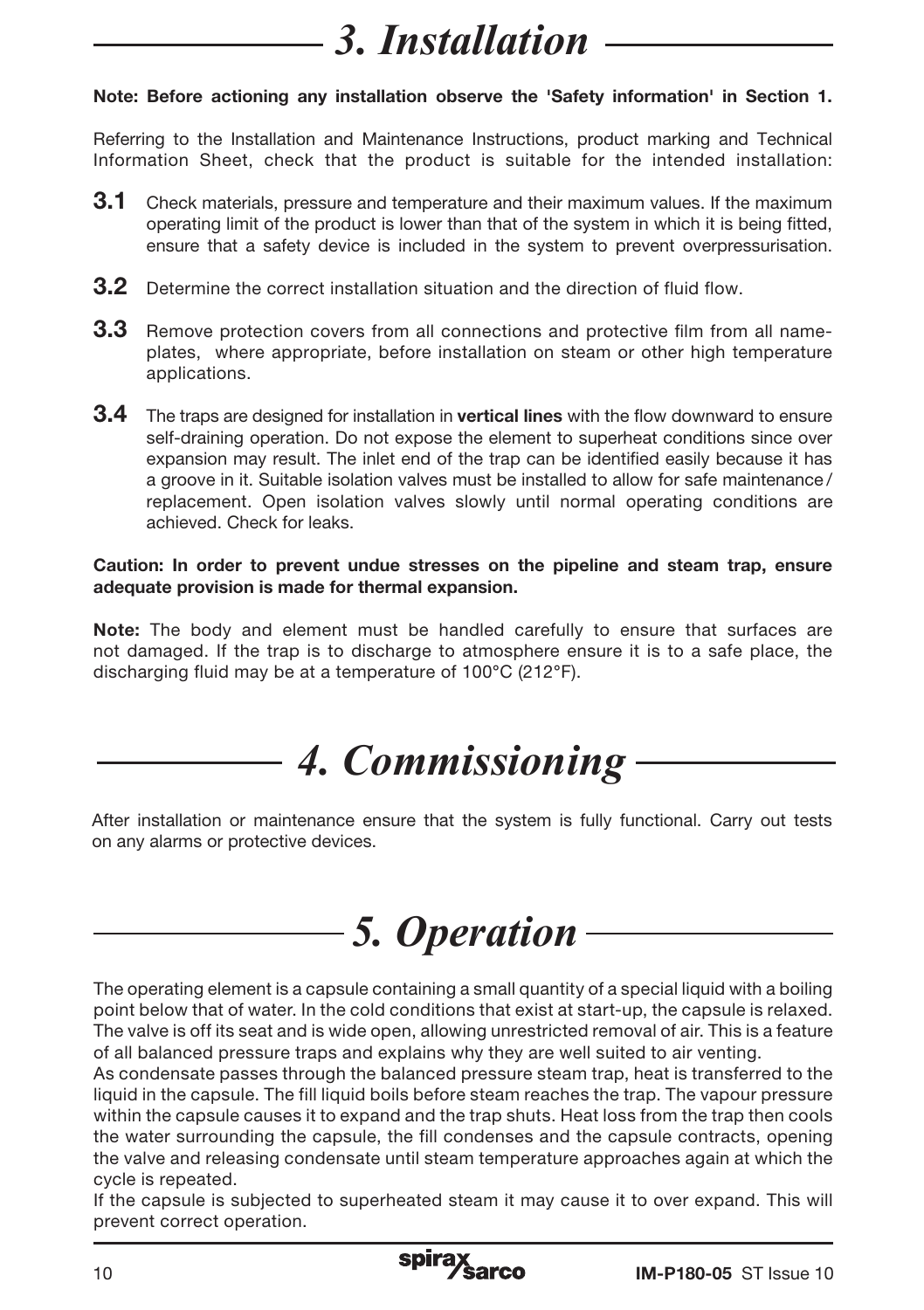## *6. Maintenance*

#### BTS7 and BTS7.1 are sealed non-maintainable units.

#### Note: Before actioning any maintenance programme observe the 'Safety information' in Section 1.

### 6.1 General information

Before undertaking any maintenance on the trap it must be isolated from the supply line and return line and any pressure allowed to safely normalise to atmosphere. The trap should then be allowed to cool. When reassembling, ensure that all joint faces are clean. Always ensure the correct tools, safety procedures and protective equipment are used at all times.

## **6.2 How to fit new internals (BTM7 only):** - Remove nuts and bolts (5).

- 
- The end connection (4) with internal seat, 'O' ring (3) and element assembly (2) can then be removed for cleaning or replacement. Ensure that the element assembly (2) on reassembly is fitted in the correct position (see Figure 6).
- Reassemble using a new 'O' ring (3) and with the valve head in position to close onto the seat orifice.
- Replace nuts and bolts (5) and tighten them to the recommended torque (see Table 1) and put back into service.
- Open isolation valves slowly until normal operating conditions are achieved.
- Check for leaks.

## Table 1 Recommended tightening torques

| Item | Part           | @<br>V<br>◡ | or<br>mm | ⊷              | N <sub>m</sub> | (lbf ft)      |
|------|----------------|-------------|----------|----------------|----------------|---------------|
| 5    | Nuts and bolts | 8A/F        |          | M <sub>5</sub> | $3 - 4$        | $(2.5 - 3.0)$ |